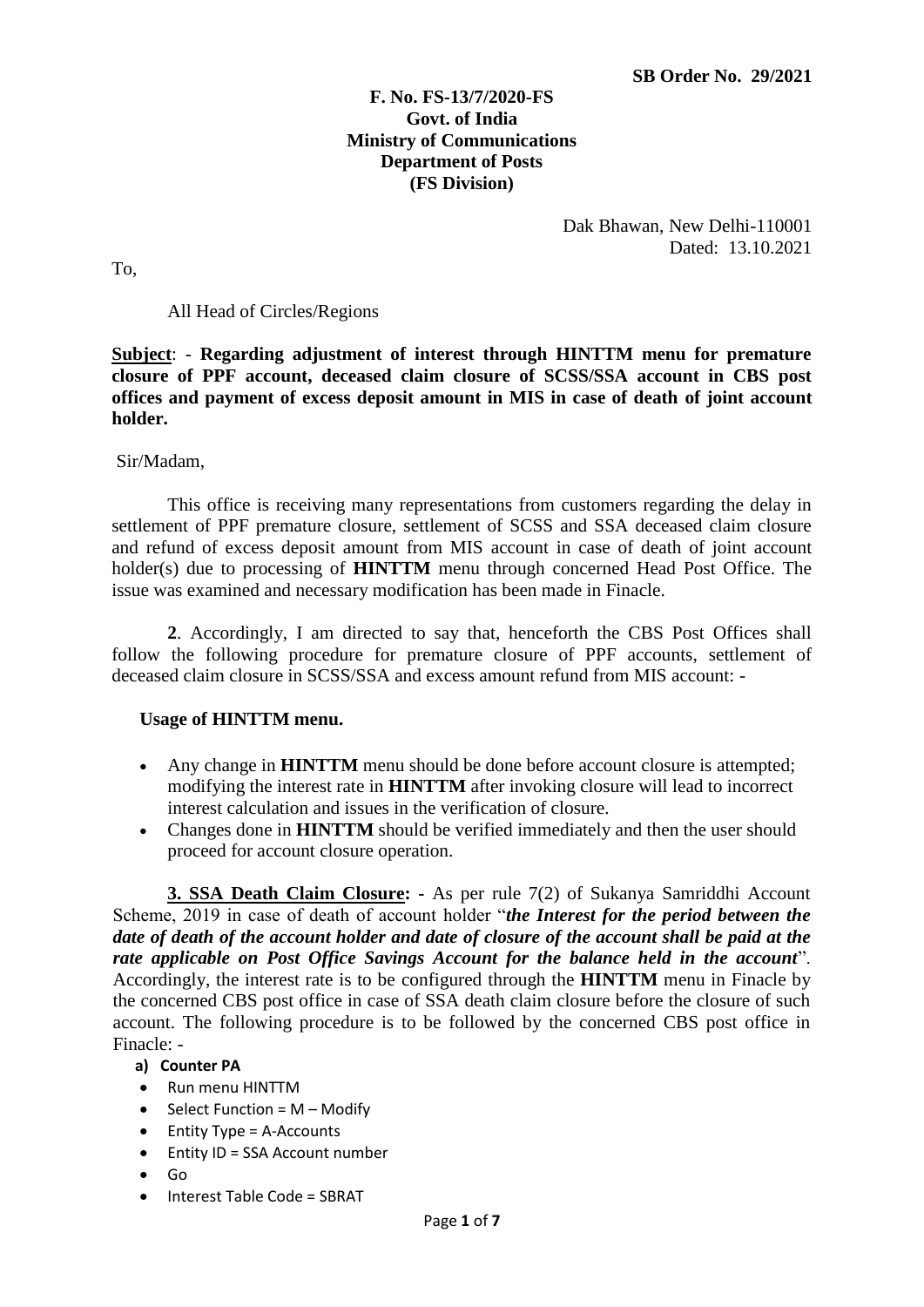- Start Date = Date of death of account holder+1 (For example in case depositor dies on 03-04- 2021, date to be entered as 04-04-2021)
- End Date =  $31 12 2099$
- Submit

## **b**) - **Supervisor**

- Run menu **HINTTM**
- Select Function =  $V Verify$
- Entity Type = A-Accounts
- Entity ID = SSA Account number
- Go
- Verify the account number and date of the applicable SB Interest rate.
- Submit

**Note**: - 1. After configuration of SB Interest rate from the date of death, counter PA shall follow the procedure for account closure.

 2. During the closure of the account through the **HCAAC** menu, the option for the field 'Apply Interest till Date' is to be selected as YES in the CLOSURE tab.

**4. SCSS Death Claim Closure: -** As per rule 7(2) of Senior Citizens Savings Scheme, 2019 in case of death of account holder the "**Interest for the period between the date of death of the account holder and date of closure of the account shall be paid at the rate applicable on Post Office Savings Account for the balance held in the account**". Accordingly, the interest rate is to be configured through the **HINTTM** menu in Finacle by the concerned CBS post office in case of SCSS death claim closure before the closure of such account. The following procedure is to be followed by the concerned CBS post office in Finacle: -

## **a) Counter PA**

- Run menu HINTTM
- Select Function =  $M Modify$
- Entity Type = A-Accounts
- Entity ID = SCSS Account number
- Go
- Interest Table Code = SBRAT
- Start Date = Date of death of account holder+1 (For example in case depositor dies on 03-04- 2021, date to be entered as 04-04-2021)
- End Date =  $31 12 2099$
- Submit

### **b) - Supervisor**

- Run menu HINTTM
- Select Function =  $V Verify$
- Entity Type = A-Accounts
- Entity ID = SCSS Account number
- Go
- Verify the account number and date of the applicable SB Interest rate.
- Submit

Note: - i. After configuration of SB Interest rate from the date of death, counter PA shall follow the procedure for account closure.

 ii. During closure through **HCAACTD**, the current BOD date is to be entered as the Closure Value Date. Then, interest till the date of death will be calculated @ SCSS rate and interest from the next day to date of closure will be calculated @SB rate.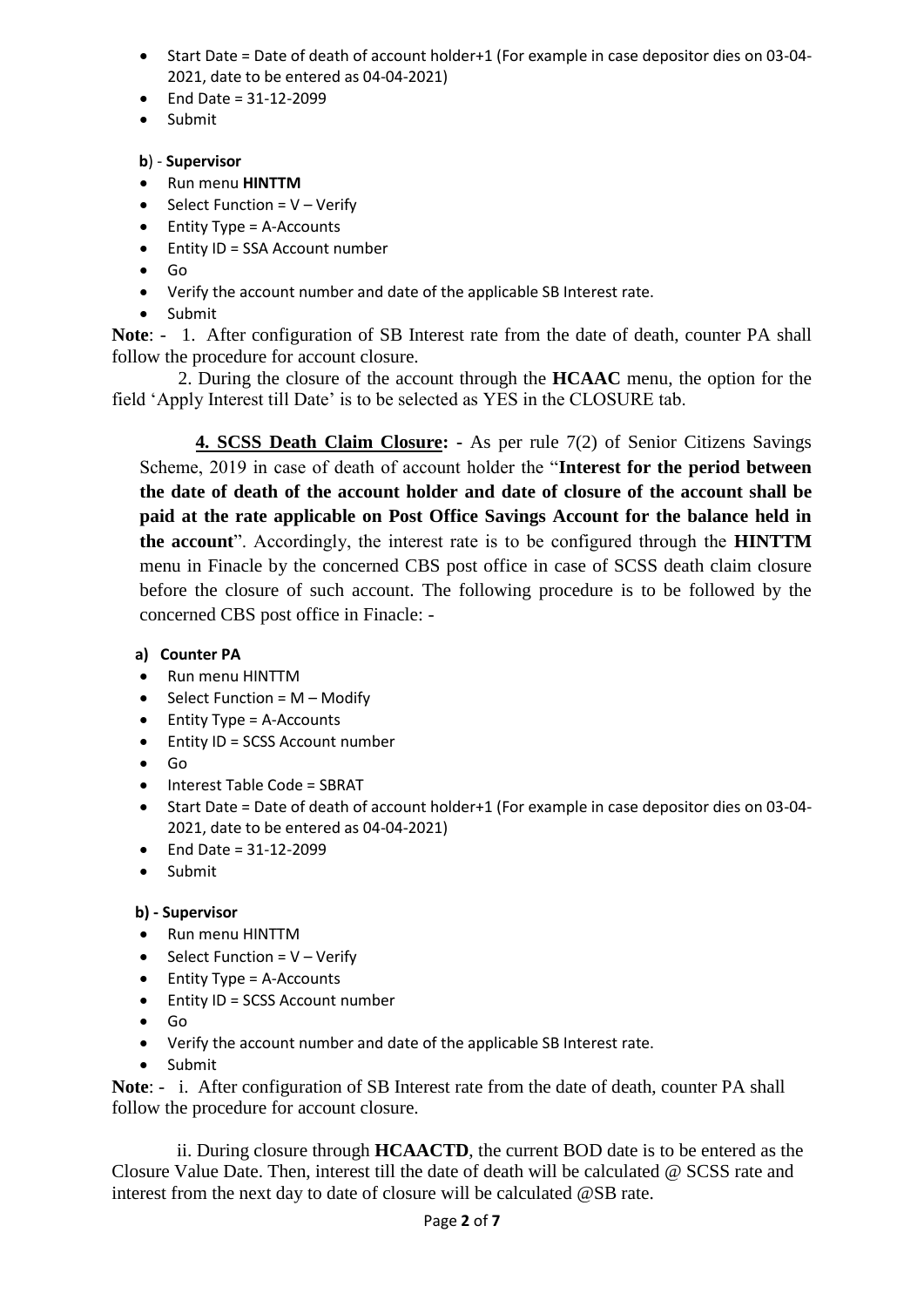iii. If the SCSS account has already matured and the date of death falls before maturity, then there is no provision to change the rate of interest in **HINTTM**. In such cases interest is to be recovered (if any) and needs to be calculated by the concerned post office and and **HIARM** entry is to be done by In-charge, SBCO after getting approval from Head Postmaster/Divisional Head **with applicable date as BOD date for Debit Interest & Credit run indicator**.

iv. Amount entered as IAR will get recovered from principal amount during closure. Trial closure must be done for checking whether 'Adjusted Amount' shown in the Closure result screen is in minus value, before proceeding with actual closure.

# **5**. **Premature Closure of PPF account: - As per rule 13 of Public Provident Fund Scheme 2019, PPF account can be prematurely closed after expiry of 5 years from the end of the year in which the account was opened in the following conditions: -**

(a) treatment of life-threatening disease of the account holder, his spouse or dependent children or parents, on the production of supporting documents and medical reports confirming such disease from treating medical authority;

(b) higher education of the account holder, or dependent children on the production of documents and fee bills in confirmation of admission in a recognized institute of higher education in India or abroad;

(c) on change in residency status of the account holder on production of the copy of Passport and visa or Income tax return

 In case of premature closure of PPF account in above situations the applicable interest rate on these accounts is "*interest in the account shall be allowed at a rate which shall be lower by one per cent. than the rate at which interest has been credited in the account from time to time since the date of opening of the account, or the date of extension of the account, as the case may be*".

 For premature closure of PPF account, the following procedure shall be followed by CBS post offices: -

**A). If PPF account is opened or extended in Finacle: -** The concerned CBS post office shall obtain the document prescribed in para 5 above, along with passbook & account premature closure form from the account holder(s)/guardian, as the case may be.

### **a) Counter PA**

- Run menu HINTTM
- Select Function =  $M Modify$
- Entity Type = A-Accounts
- Entity ID = PPF Account number
- Go
- Interest Table Code = PFPMC
- Start Date = Date of account opening or date of account extension (i.e.1<sup>st</sup> April)
- End Date = 31-12-2099
- Submit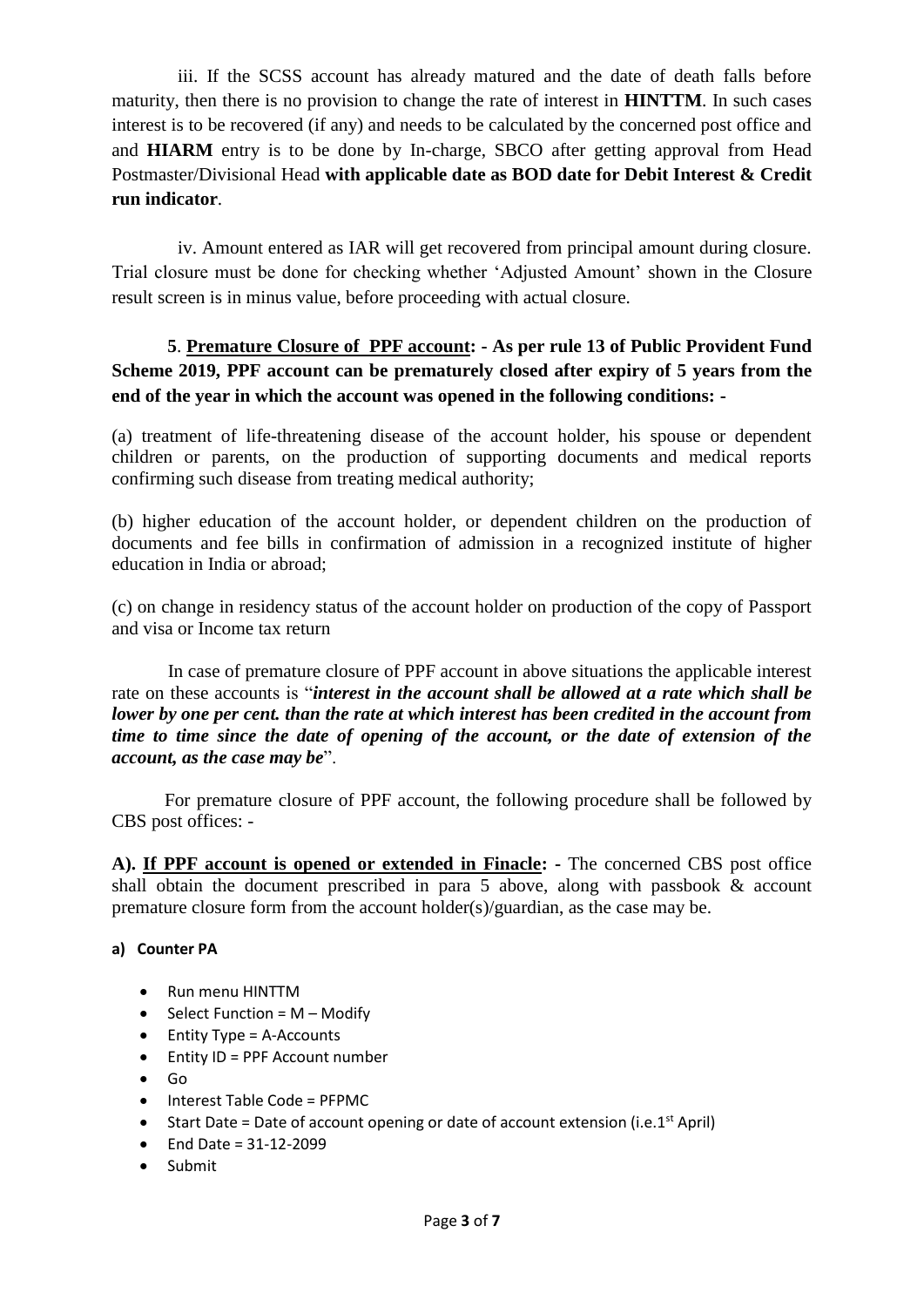## **b) – Supervisor**

- Run menu **HINTTM**
- Select Function  $=$  **V** Verify
- Entity Type  $=$  A-Accounts
- Entity  $ID = PPP$  Account number
- Go
- Verify the account number and date of applicable **PFPMC** interest code and date.
- Submit

ii) After performing the above steps, closure is to be initiated through **HCAAC** with closure reason code as **PFPMC**.

iii) Document related to premature closure shall be attached with the account premature closure form and forwarded to SBCO along with other vouchers.

## **B). If PPF account was migrated or transfer in from Bank in Finacle**: -

i) The concerned CBS post office shall obtain the document prescribed para 5 above as the, along with passbook & account premature closure form, from the account holder(s)/guardian, as the case may be.

ii) In case the account stands in Sub Post Office or Branch Post Office, the Concerned CBS post office shall verify the PPF account details in Finacle with the application of premature closure form (in duplicate) and attached document(s)

iii) Thereafter, concerned SPM shall forward one copy of the account premature closure form along with document(s) to concerned HPO for adjustment of interest for pre-migration/pretransfer period & Closure of account. One copy of the Account premature closure form shall be retained in a Guard File.

iv) After receipt of documents for premature closure form, APM (SB) of HO shall check documents received for premature closure.

v) If documents are in order, APM (SB) of HPO shall calculate interest to be adjusted before migration/transfer in period and take approval from Postmaster of HPO. (It shall be ensured that interest adjustment is to be done up to the month of migration of account/date of transfer in  $(-1)$ ).

vi) In the case of a PPF account is an extended account, interest adjustment is to be done from the date of extension.

vii) Postmaster of HPO shall approve the interest adjustment and direct Incharge, SBCO to check the correctness of interest adjustment to be done and to make interest adjustment entry in respective PPF account through **HIARM** menu.

viii) Incharge, SBCO shall check interest calculation and post interest correction entry in the **HIARM** menu.

ix) Next day this account can be closed at the HO level. APM (SB) of HPO should first transfer the account from SO to HPO.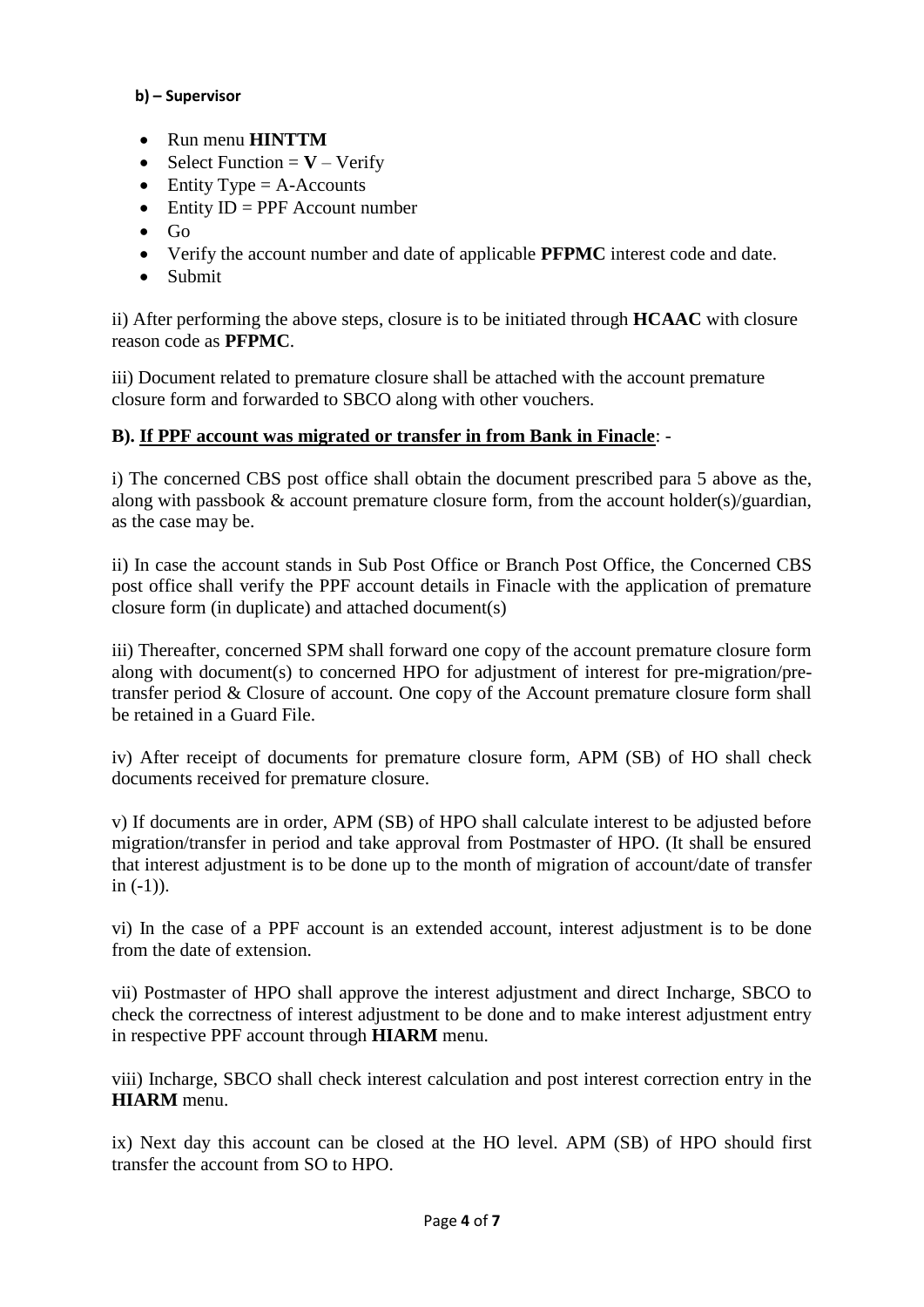x) Head Post Office shall follow the below-mentioned procedure in Finacle for premature closure of such accounts: -

## **a) Counter PA**

- Run menu **HINTTM**
- $\bullet$  Select Function = M Modify
- Entity Type = A-Accounts
- Entity ID = PPF Account number
- Go
- Interest Table Code = PFPMC
- Start Date = Date will be auto-populated (either  $1<sup>st</sup>$  day of the next month of migration or date of transfer in)
- End Date =  $31 12 2099$
- Submit

# **b) – Supervisor**

- Run menu **HINTTM**
- Select Function =  $V -$  Verify
- Entity Type = A-Accounts
- Entity ID = PPF Account number
- Go
- Verify the account number and date of applicable PFPMC interest code & date.
- Submit

ii) After performing the above steps, closure is to be initiated through **HCAAC** with closure reason code as **PFPMC**, and payment mode is either credit in account holder's PO savings account or by Cheque.

iii) Document(s) related to premature closure shall be attached with the account premature closure form and forwarded to SBCO along with other vouchers.

iv) If payment is made by Cheque, HPO should send the cheque to the concerned SO duly entered in SO Slip.

v) On receipt of cheque SPM, will hand over the cheque to the depositor after taking receipt on the Account Premature Closure Form retained by SO as mentioned in para B (iii) Above. This Account premature Closure Form shall be sent to HPO for onward transfer to SBCO. SBCO shall attach this Account Premature Closure Form with the copy of the Account Premature Closure Form received from SO/HPO.

**6**. **Closure of MIS account when deposit exceeds limit due to death of joint holder / disclosure by depositors / audit objection: -** In case an individual has crossed the maximum limit prescribed for MIS account, the following procedure should be followed by the concerned CBS post office for adjustment of interest through **HINTTM** menu.

> i. **Closure of account as a whole:** Interest rate should be modified as **SBRAT** using **HINTTM** as explained below. Account should be closed using **HCAACTD** with current BOD date as closure value date, closure reason code as NORML and 'Collect Penal Int' flag as No.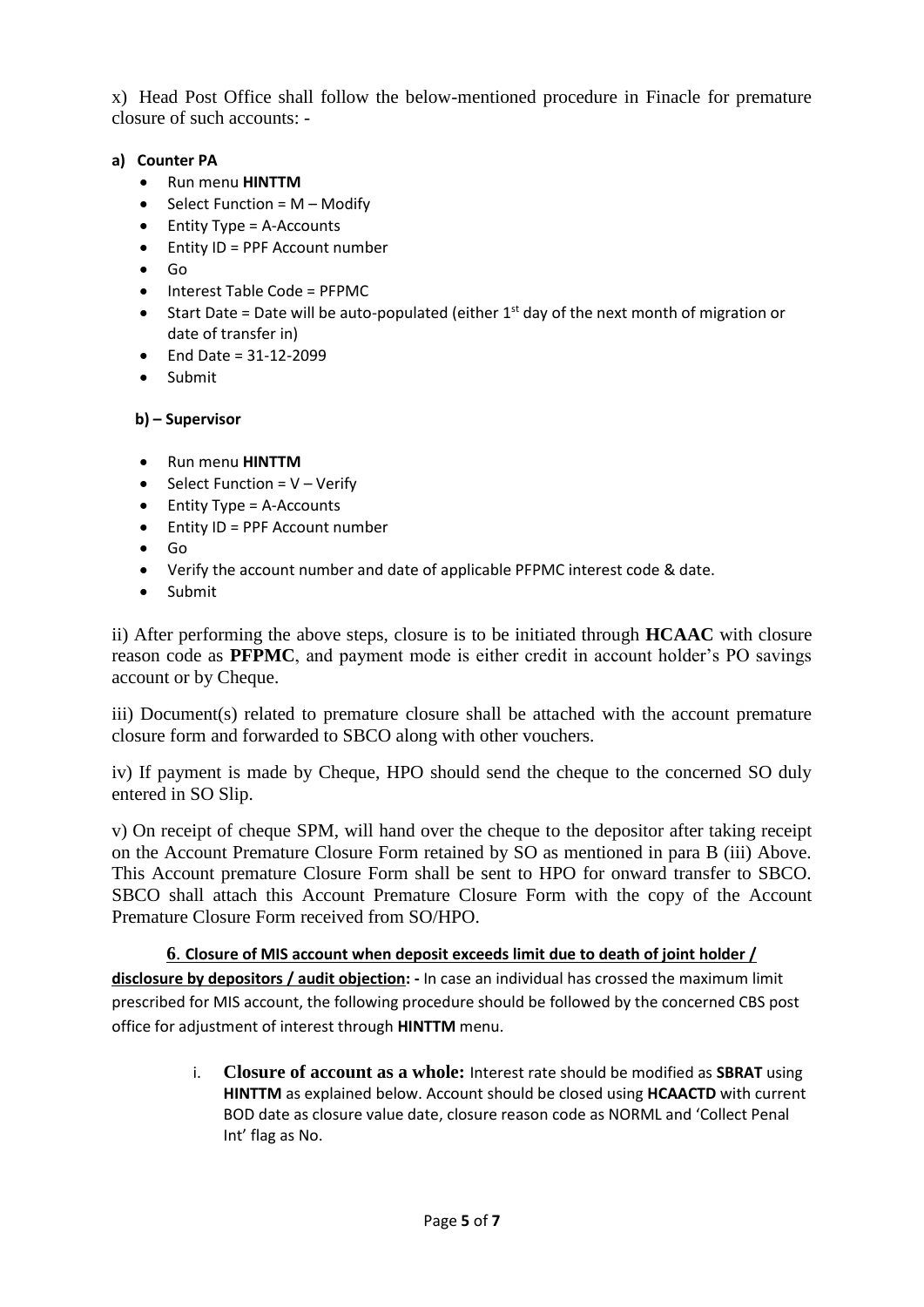## **a) Counter PA**

- Run menu **HINTTM**
- Select Function  $= M -$ Modify
- Entity Type  $=$  A-Accounts
- Entity  $ID = MIS$  Account number
- Go
- Interest Table Code = SBRAT
- Start Date = Date up to which MIS interest is applicable  $+1$  (For example one of the joint depositors died on 03-04-2021, date to be entered as 04- 04-2021)
- End Date =  $31-12-2099$
- Submit
- **b) Supervisor**
	- Run menu **HINTTM**
	- Select Function  $= V Verify$
	- Entity Type  $=$  A-Accounts
	- Entity  $ID = MIS$  Account number
	- $\bullet$  Go
	- Verify the account number and date of the applicable SB Interest rate.
	- Submit

## ii. **Closure of account partially, to the extent of excess deposit:**

Interest rate need not be modified in **HINTTM**. Closure should be done using **HCAACTD** as follows to ensure that SB interest will be applied for the amount being withdrawn:

- In **HCAACTD** criteria screen excess deposit amount has to be entered instead of the entire principal amount
- Closure value date should be current BOD date
- Closure reason code should be entered as **NORML** in Closure Exceptions tab
- After this, Interest Code field gets enabled in Closure Details tab
- **SBRAT** should be entered in the Interest Code
- Submit
- iii. If the MIS account has already matured and the date of death/excess deposit falls before maturity, then there is no provision to change the rate of interest in **HINTTM**. Interest to be recovered, if any, needs to be calculated by SOL/SBCO and **HIARM** entry with applicable date as BOD date should be done for Debit Interest & Credit run indicator. Amount entered as IAR will get recovered from principal amount during closure.
- iv. In all the scenarios explained above, SOL user should check Trial Closure in **HCAACTD** prior to actual closure, to ensure that interest calculation happens as expected.

**7**. It is requested to circulate this amendment to all CBS Post Offices for information, guidance, and necessary action.

**8.** This issues with the approval of Competent Authority.

Yours Sincerely  $\frac{p_{\alpha\alpha}}{2(3)(0)(202)}.$ 

(Devendra Sharma) Assistant Director (SB-II)